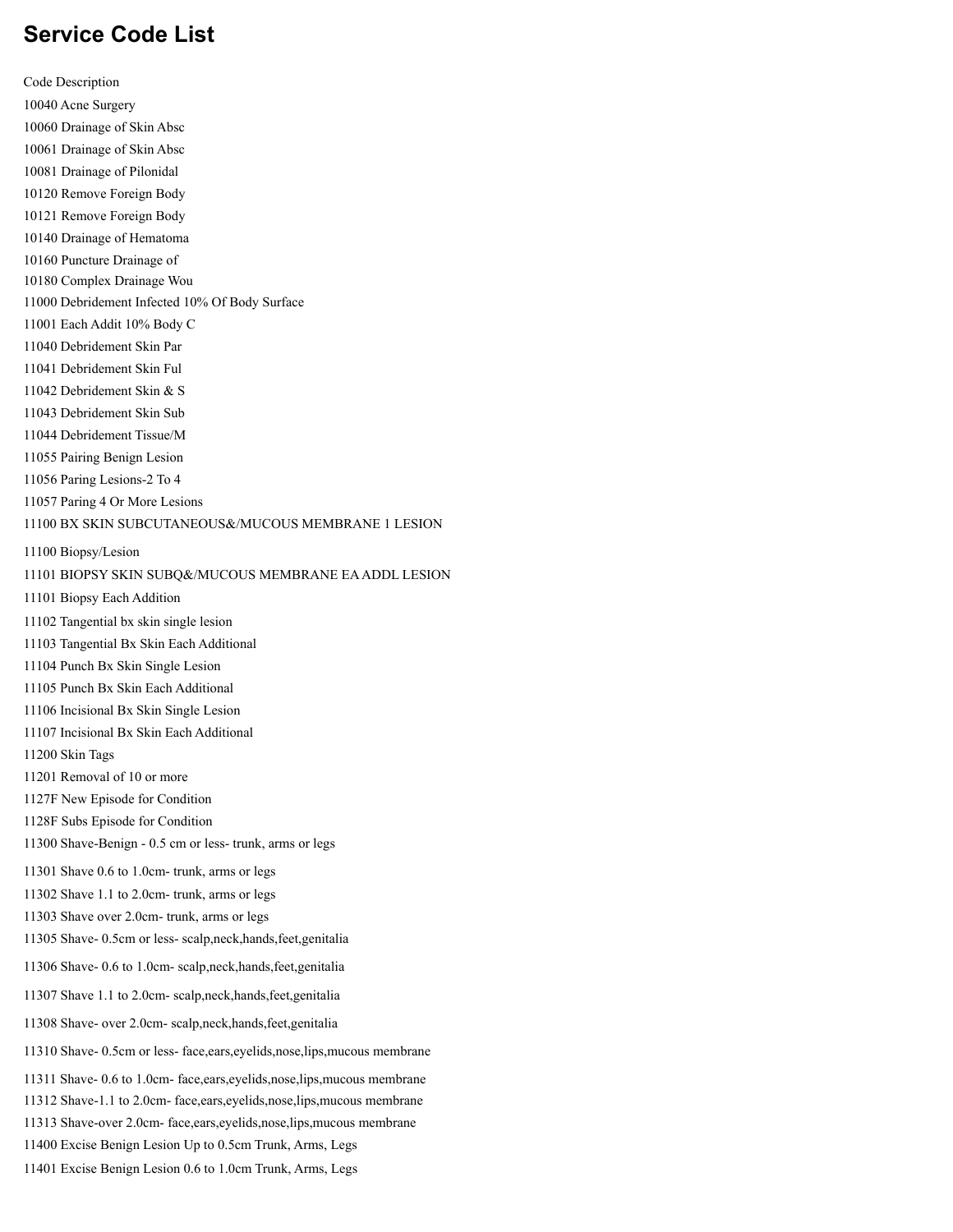Excise Benign Lesion 1.1 to 2.0cm Trunk, Arms, Legs Excise Benign Lesion 2.1 to 3.0cm Trunk, Arms, Legs Excise Benign Lesion 3.1 to 4.0cm Trunk, Arms, Legs Excise Benign Lesion 4.1cm and up Trunk, Arms, Legs Excise Benign Lesion Up to 0.5cm Scalp, Neck, Hands Excise Benign Lesion 0.6 to 1.0cm Scalp, Neck, Hands Excise Benign Lesion 1.1 to 2.0cm Scalp, Neck, Hands Excise Benign Lesion 2.1 to 3.0cm Scalp, Neck, Hands,Ft, Gen Excise Benign Lesion 3.1 to 4.0cm Scalp, Neck, Hands EXC B9 LES MRGN XCP SK TG S/N/H/F/G > 4.0CM Excise Benign Lesion Up to 0.5cm Face, Ear, Eyelids Excise Benign Lesion 0.6 to 1.0cm Face, Ear, Eyelids Excise Benign Lesion 1.1 to 2.0cm Face, Ear, Eyelids Excise Benign Lesion 2.1 to 3.0cm Face, Ear, Eyelids Excise Benign Lesion 3.1 to 4.0cm Face, Ear, Eyelids Excise Malig. Lesion Up to 0.5cm Trunk, Arms, Legs Excise Malig.Lesion 0.6 to 1.0cm Trunk, Arms, Legs Excise Malig. Lesion 1.1 to 2.0cm Trunk, Arms, Legs Excise Malig. Lesion 2.1 to 3.0cm Trunk, Arms, Legs Excise Malig. Lesion 3.1 to 4.0cm Trunk, Arms, Legs Excise Malig. Lesion 4.0cm and up Trunk, Arms, Legs Excise Malig Lesion Up to 0.5cm Scalp, Neck, Hands Excise Malig Lesion 0.6 to 1.0cm Scalp, Neck, Hands Excise Malig Lesion1.1 to 2.0cm Scalp, Neck, Hands Excise Malig Lesion 2.1 to 3.0cm Scalp, Neck, Hands Excise Malig Lesion 3.1 to 4.0cm Scalp, Neck, Hands Excision, malignant lesion including margins, scalp, neck, hands, feet, genitalia Excise Malig Lesion Up to 0.5cm Face, Ear, Eyelids Excise Malig Lesion 0.6 to 1.0cm Face, Ear, Eyelids Excise Malig Lesion1.1 to 2.0cm Face, Ear, Eyelids Excise Malig Lesion 2.0 to 3.0cm Face, Ear, Eyelids Excise Malig Lesion 3.1 to 4.0cm Face, Ears, Eyelids Excise Malig Lesion greater than 4.0cm Face, Ears, Eyelids Avulsion/Nail Plate/P Exc.Of Nail/matrix Part/comp For Prm Rmv Biopsy,Nail Injection Into Intral (<=7) Injection Into Intral 8+ Correct Skin Color De Subcutaneous Injectio Of Filling Material Therapy for Contour D 11X02 Tangential bx single lesion Repair Superficial Wo Repair Superficial Wo Simple Repair Face,Eyes,Ears,Nose Simple Closure Wound Dehiscence Layer Closure Up to 2.5cm Scalp,Ax,Trunk,UE,LE Layer Closure 2.6cm and up Scalp,AX,Trunk,UE,LE Intermediate Closure 7.6cm To 12.5cm Intermediate Closure 12.6 cm to 20.0 cm

Repair,intermediate, wounds of scalp, axillae, trunk and/or extremiities, 20.1 cm to 30.0 cm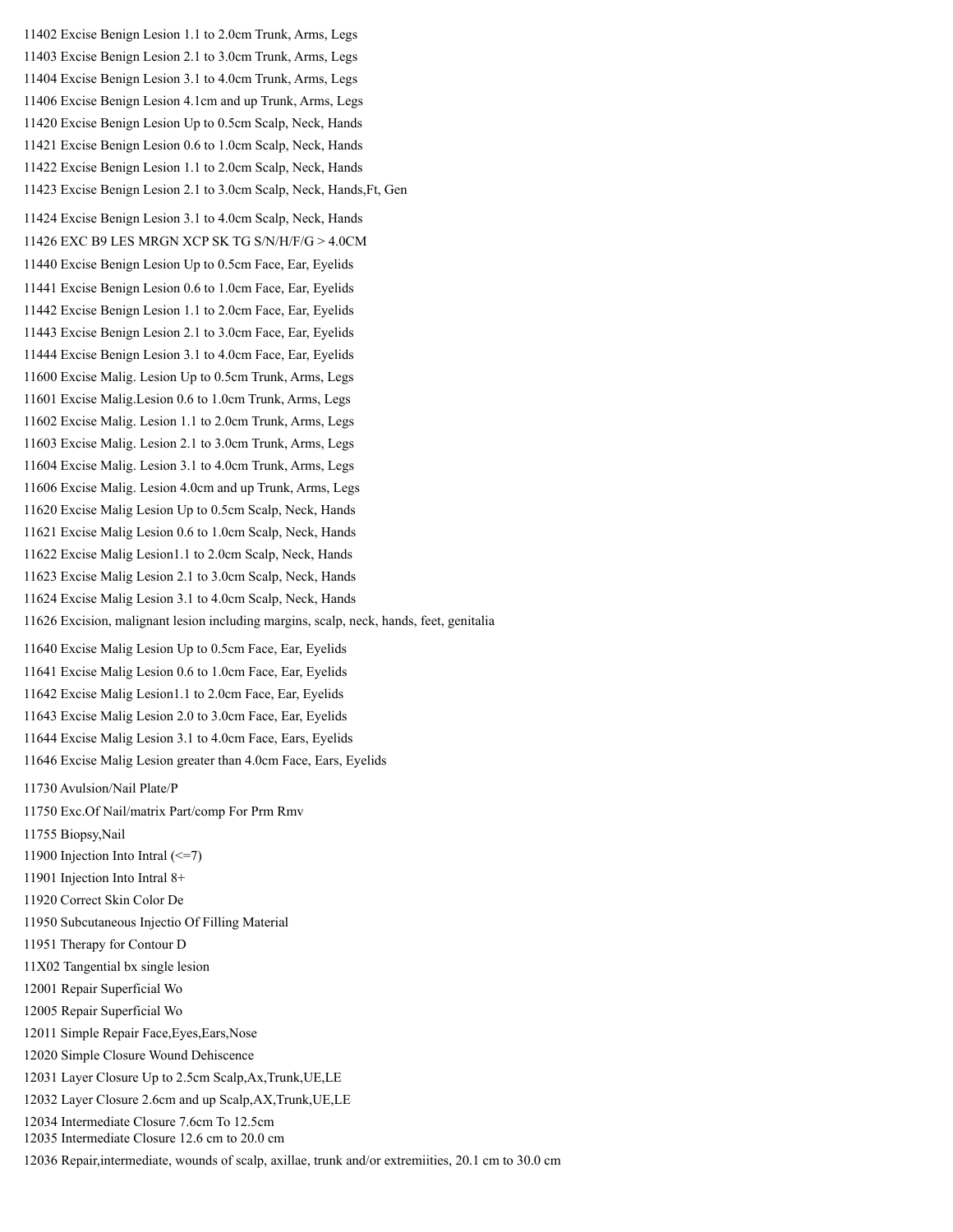Layer Close Up to 2.5cm Neck,Hand,Ft,Gen Layer Close 2.6cm and up Neck,Hand,Ft,Gen Layer Close 7.6cm to 12.5cm Neck,Hand,Ft,Gen Layer Close Up to 2.5cm Face,Nose,Eyelids,Ears Layer Close 2.6 to 5.0cm Face,Nose,Eyelids,Ears Layer Close 5.1 to 7.5cm Face,Nose,Eyelids,Ears Layer Close 7.6cm to 12.5cm Face, Nose, Eyelids, Ears, Lips Repair Complex 1.0 to 2.5cm Trunk Repair Complex 2.6 to 7.5cm Trunk Repair Complex Each Add'l 5cm Repair Complex 1.0 to 2.5cm Scalp,UE,LE Repair Complex 2.6 to 7.5cm Scalp,UE,LE Repair Complex Each Add'l 5cm Scalp,UE,LE Repair Complex 1.0 to 2.5cm Face,NK,AX,GRN,Hand,Foot Repair Complex 2.6 to 7.5cm Face,NK,AX,GRN,Hand,Foot Repair Complex Each Add'l 5cm Face,NK,AX,GRN,Hand,Foot Repair Complex 0 to 1.0cm Eyelids,NZ,Ear,Lip Repair Complex 1.1 to 2.5cm Eyelid,NZ,Ear,Lip Repair Complex 2.6 to 7.5cm Eyelids,NZ,Ear,Lip Repair Complex Each add'l 5cm Eyelid,NZ,Ear,Lip Secondary Closure Of Surgical Wound Adjacent tissue transfer Up to 10cm Trunk Adjacent tissue transfer 10.1 to 30cm Trunk Adjacent tissue repair Up to 10cm Scalp,UE,LE Adjacent tissue transfer, scalp, arms and/or legs; defect 10.1 sq cm to 30.0 sq cm Adjacent Tissue Repair Up to 10cm Face,NK,Hand,Foot Advancement Flap Adjacent Tissue Repair Adjacent Tissue Close Adjacent tissue tranfer, any area; defect 30.1 sq cm to 60.0 sq cm Each additional 30.0 sq cm Filleted finger or toe flap Full thickness graft, trunk; 20 sq cm or less Full thickness graft, each additional 20 sq cm Full thickness graft, scalp, arms, and/or legs; 20 sq cm or less Full thickness graft, each additional 20 sq cm Full Thickness Skin Graft Full thickness graft, each additional 20 sq cm Full Thickness Skin Graft Each additional 20 sq cm Formation of a direct or tubed pedicle, eyelids nose ears lips or intraoral Delay of flap at eyelids, nose, ears, or lips Forehead flap with preservation of vascular pedicle Treatment of Burns n Treatment Burn(S)Medi Treatment of Burn(S)L Destruct Premalignant Lesion - First Lesion Destruct Premalignant Lesion - 2-14 lesions Destruct Premalignant Lesions - 15 or more lesions Destruct Benign Lesion Up to 14 lesions Destruct Benign Lesions 15 or more lesions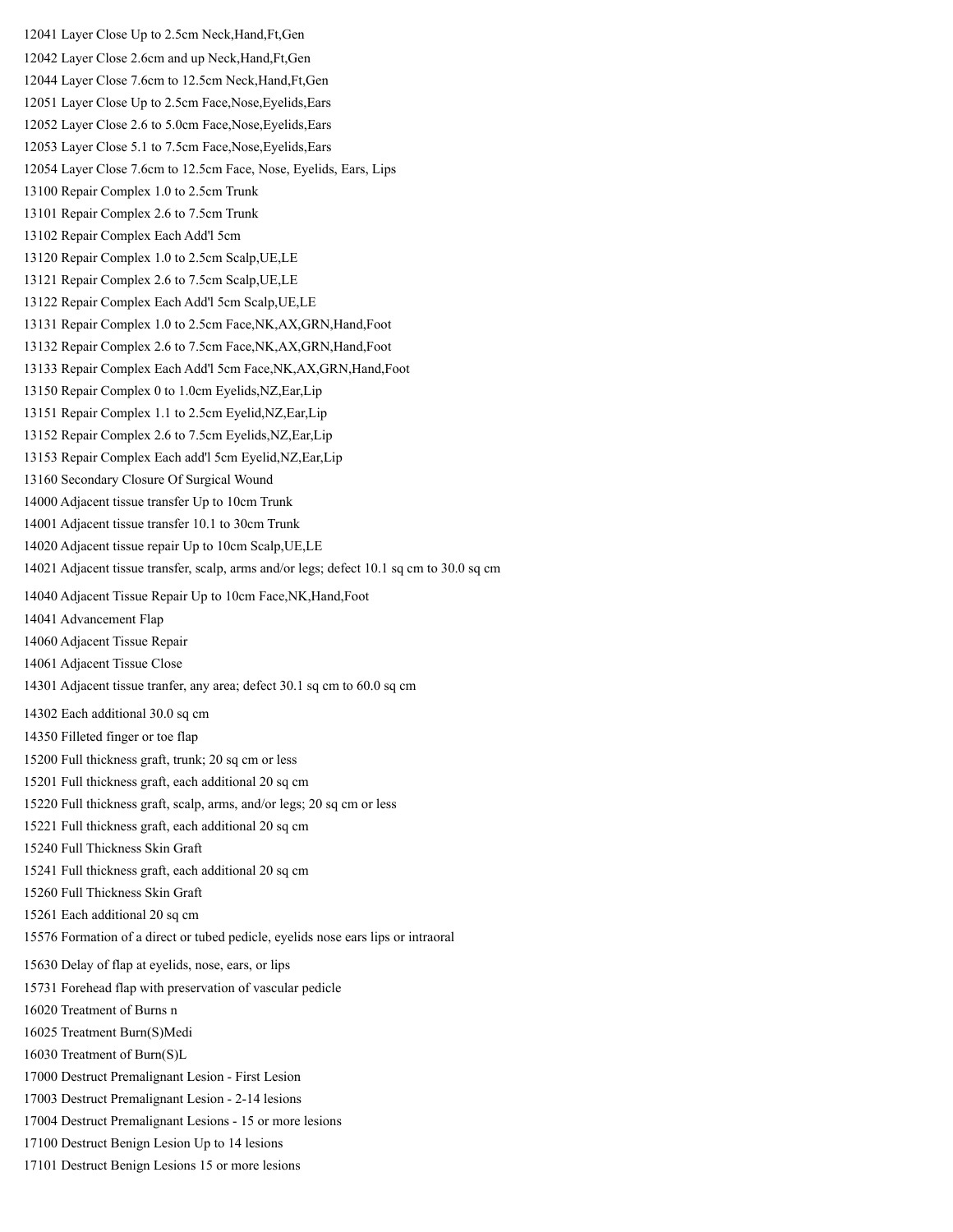Destruction Vasc.Les Destruction 10-50 Sq Destruction Up To 14 Lesions Destruction 15 Plus Lesions Chemical Cauterization of Granulation Tissue Destruct Malig Up to 0.5cm Trunk,Arms,Legs Destruct Malig 0.6 to 1.0cm Trunk,Arms,Legs Destruct Malig 1.1 to 2.0cm Trunk,Arms,Legs Destruct Malig 2.1 to 3.0cm Trunk,Arms,Legs Destruct Malig 3.1 to 4.0cm Trunk,Arms,Legs Destruct Malig 4.1 and up Trunk,Arms,Legs Destruct Malig Up to 0.5cm Scalp,Neck,Hands,Feet,GN Destruct Malig 0.6 to 1.0cm Scalp,Neck,Hands,Feet,GN Destruct Malig 1.1 to 2.0 cm Scalp,Neck,Hands,Feet,GN Destruct Malig 2.1 to 3.0cm Scalp,Neck,Hands,Feet, GN Destruct Malig 3.1 to 4.0cm Scalp,Neck,Hands,Feet,GN Destruct Malig Over 4.0cm Scalp,Neck,Hands,Feet,Gn Destruct Malig Up to .5cm Face,Ears,Eyelids,Nose,Lip Destruct Malig .6 to 1.0cm Face,Ears,Eyelids,Nose,Lips Destruct Malig 1.1 to 2.0cm Face,Ears,Eyelids,Nose,Lips Destruct Malig 2.1 to 3.0cm Face,Ears,Eyelids,Nose,Lips Destruct Malig 3.1 to 4.0cm Face,Ears,Eyelids,Nose,Lips Mohs micrographic technique;head, neck, hands, feet, genitalia;first block, up to 5 tissue blocks Each additional stage after the first stage, up to 5 tissue blocks (List separately in addition to code for primary procedure) Mohs micrographic technique of the trunk, arms, or legs;first stage, up to 5 tissue blocks Each additional stage after the first stage, up to 5 tissue blocks (List separately in addition to code for primary procedure) Mohs micrographic technique, each additional block after the first 5 tissue blocks, any stage Cryotherapy of Skin Biopsy Breast Graft; ear cartlidge, autogenous, to nose or ear Biopsy, Soft Tissue of Neck or Thorax Biopsy,soft tissue of upper arm or elbow area; superficial Foreign Body Remo,Pel I&D, Hematoma, Knee Unna Boot Venipuncture Inject of Sclerosing Inject of Sclerosing Biopsy Of Lip Biopsy Of Mouth Biopsy Of Tongue Simple Destruc Penis Destruct Penile Les Destruct Penile Les Cryo Lesion, Penis Destruction Of Lesion Penis,Extensive Biopsy Penile I & D Of Bartholin's Gland Abscess Destru. Vulva Lesion Simple, Any Method Complex Cryo Vulva Biospy Of Vulva Addition Vulva Biopsy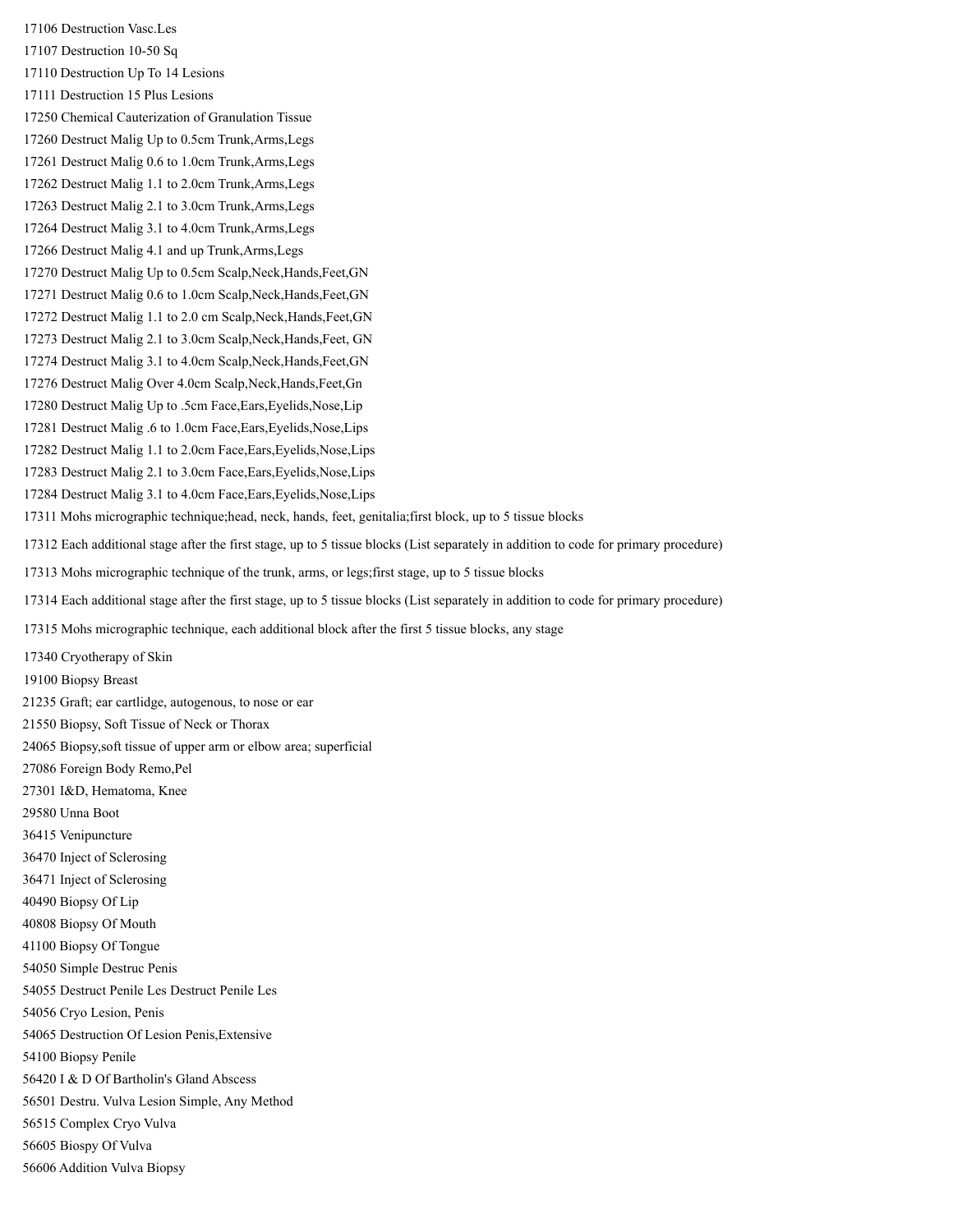Chemodenervation Biopsy Of Eyelid Eyelid Excision Biopsy external ear Unlisted Procedure, External Ear 7010F PQRS Measure 137: Melanoma-Recall System 80048 Basic Metabolic Panel Basic Comprehensive Metabolic Panel Electrolyte Panel CMP Comprehensive Metabolic Panel Comprehensive Lipid Panel Renal Function Panel Arthritis Profile Includes 4 Codes Hepatitis Panel Hepatic Panel Drug Urine Screen Dipropylacetic/Depeke Phenytoin Urinalysis W/micro Nonautomated Urinalysis w/o Micro Scopy Non Automated HCG Urine Qual Urine Preg Test Albumin: Serum Aldolase Alpha I - Antitrypsin Serum Aluminum Level Aminolevulanic Acid Amylase Serum Ace Level Anglotensin I Convert Bilirubin; Total Bilirubin; Direct Guaiac/ Blood Occult Vitamin D Calcium; Total Carbon Dioxide (bicar Chloride; Blood Cholestrol Cortisol; Free CK, CPK; Total Creatine Kinase Cryoglobolins VIT B-12 Cyanocobalamin Dehydroepiandrosteron DHEAS Dihyclrosteoterone Estradiol Ferritin Folic Acid Serum IgM CSF Gammaglobulin Glucose;QUANtilative Fasting 2 Hour PP Post Glucose Dose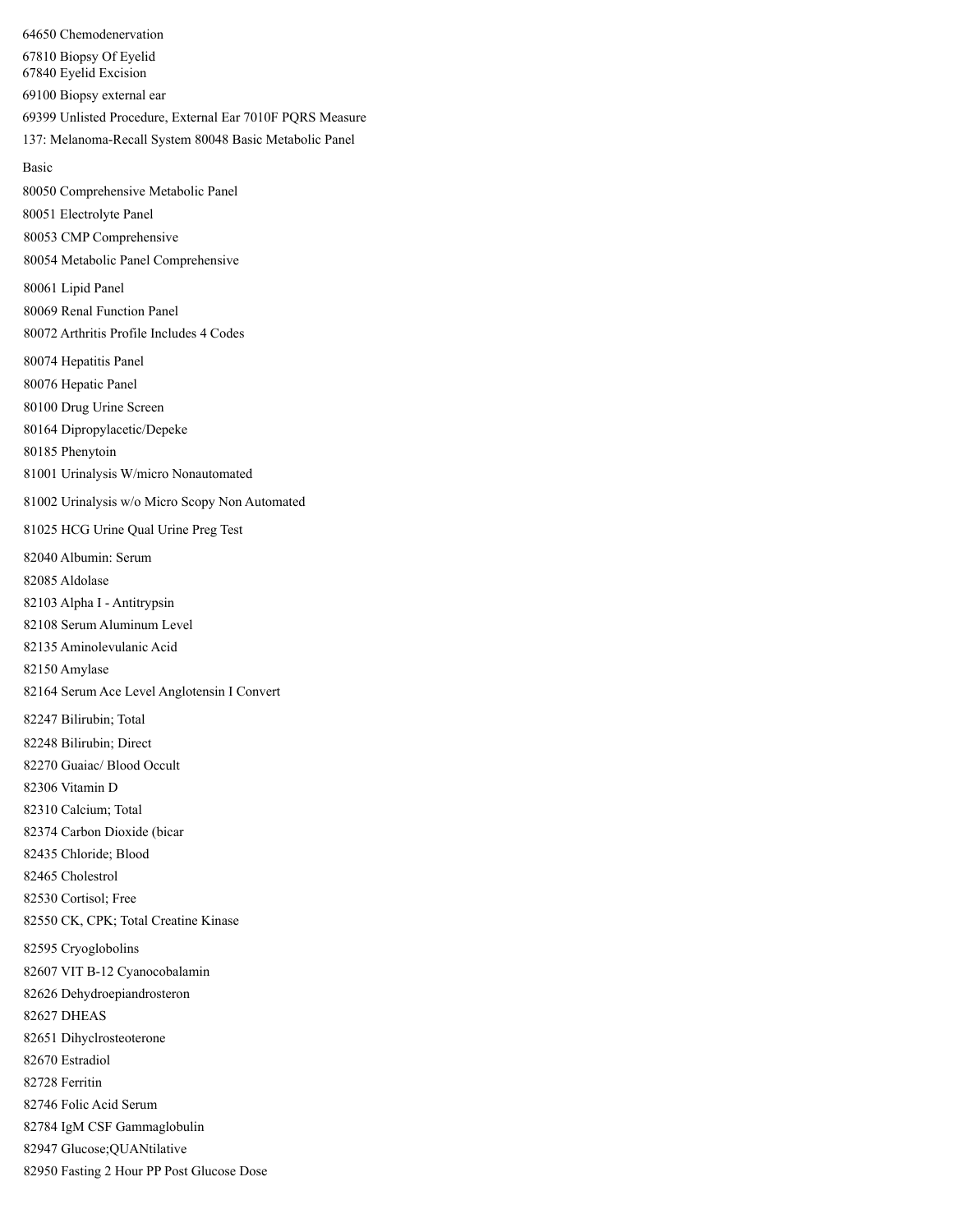GTT Tolerance Test: T GTT Each Additional Bey Glucose6Ph/quantative G6PD Glucose6PhosD-screen G6PD GGTP FSH Leutinizing Hormone 24 Hour Urine Methyl Guanosine Monophospat Haptoglobin Quanitiative HGB A1C Hydroxcorticosteroids Progesterone Hydroxprogesterone Histone Antibody Tryptase Fasting Insulin Iron, Total TIBC Ketosteroids, 17 Total LDH Serum Lean Lipase HDL-Cholesterol Magnesium Metanephrine Lymes Igm Blot 24 Hour Urine Oxalat Parathyroid Hormone Phosphatase,Alkaline Fractionated Alk Phos Phosphorus Inorganic (Phosphate) Porphobilinogen 24HR Urine Porphyris Potassum Serum Progestrone Prolactin Prostate Specific Antigen Protein; Total Except Refractometry Serum Proten Electro Lymes Igg Biot 5HIAA Sodium Level Testosterone/Free Testosterone Antithyroglobulin Thyroid T4 Thyroxine 84436\* Thyroid T4 IN FD PROFILE Free T4 TSH 84443\* TSH Included In FD Profile Transferase; AST,SGOT SGPT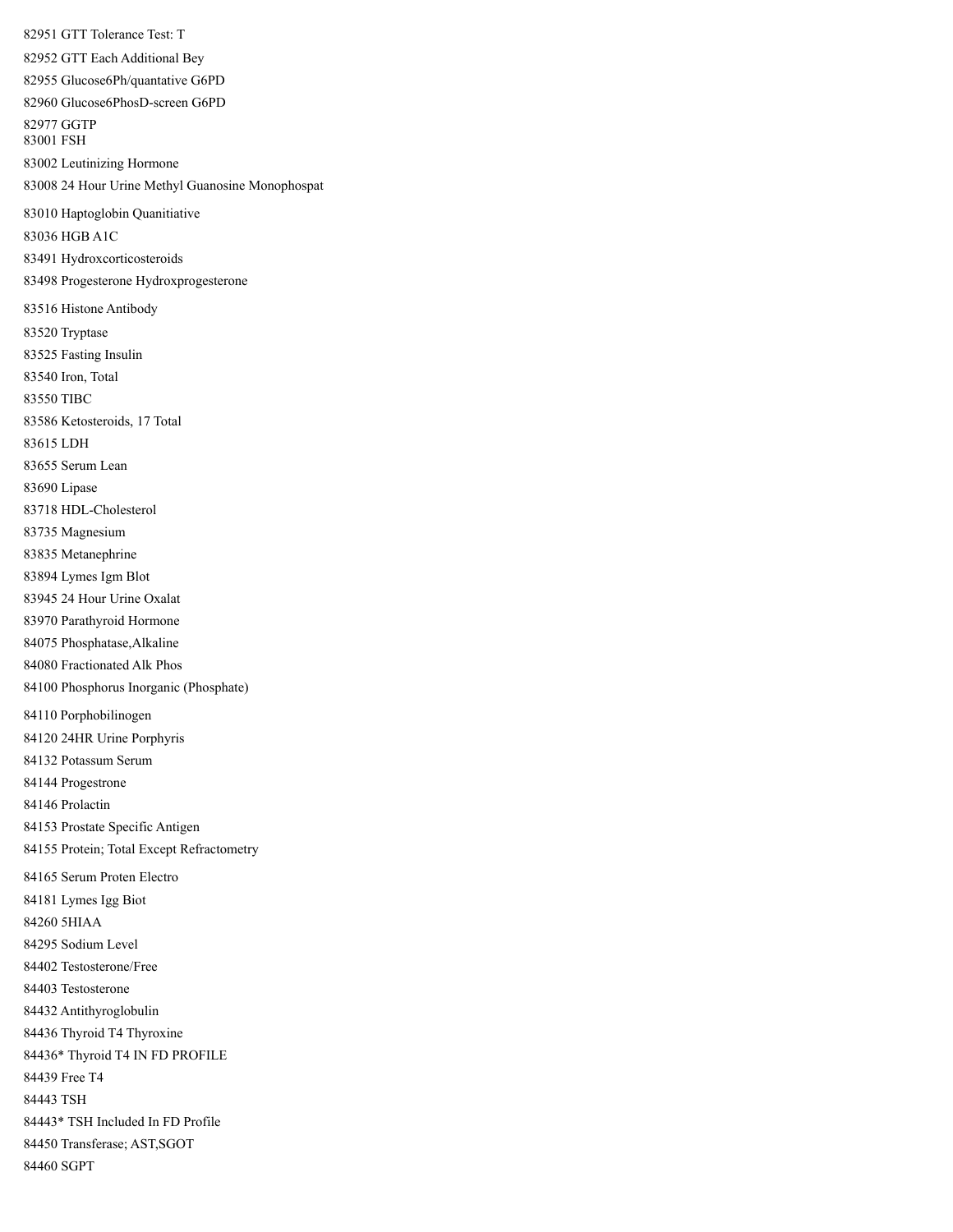Transferrin Triglyceride Thyroid T3 Total T3 T3 Free Uric Acid HCG Serum Quant HCG Serum Qual Bleeding Time HCT Hemoglobin CBC; Automated,Manual Differential WBC Coun CBC; Platelet Count Auto, Manual Diff WBC CBC with Complete Differantial. Automated CBC; Platelet Count Automated RETIC COUNT Retic Count Protein C Act Protein S Total Platelet Count Prothrombin Russell's Viper Venon Sed Rate Sed Rate Automated Erythrocyte APTT Leukocyte Antibodies ANA Screen ASO Titer Streptozyme Screen CRP C- Reactive Protein Beta 2 Glycoprotein Anticardiolipin (IgG, IgM, IgA) Anti-phosphatidylseri (Igg,Iga, Igm) Complement Antigen C1 Esterase CH50 Anti-DNA Anti-DNA Single Stan SSA & SSB Anti-Centromere Ab Anti-Scleroderma Anti Mon Heterophile Antibodies PSA-Prostatic Specific Immunoassay For Tumor Herpes Simplex SCL-70 Serum Immunoelectro ANTI SSA & SSB IMMUNOELECTROPH SERU Thyroid Peroxidase for ANA Screnn LE Latex Rheumatoid Arthritis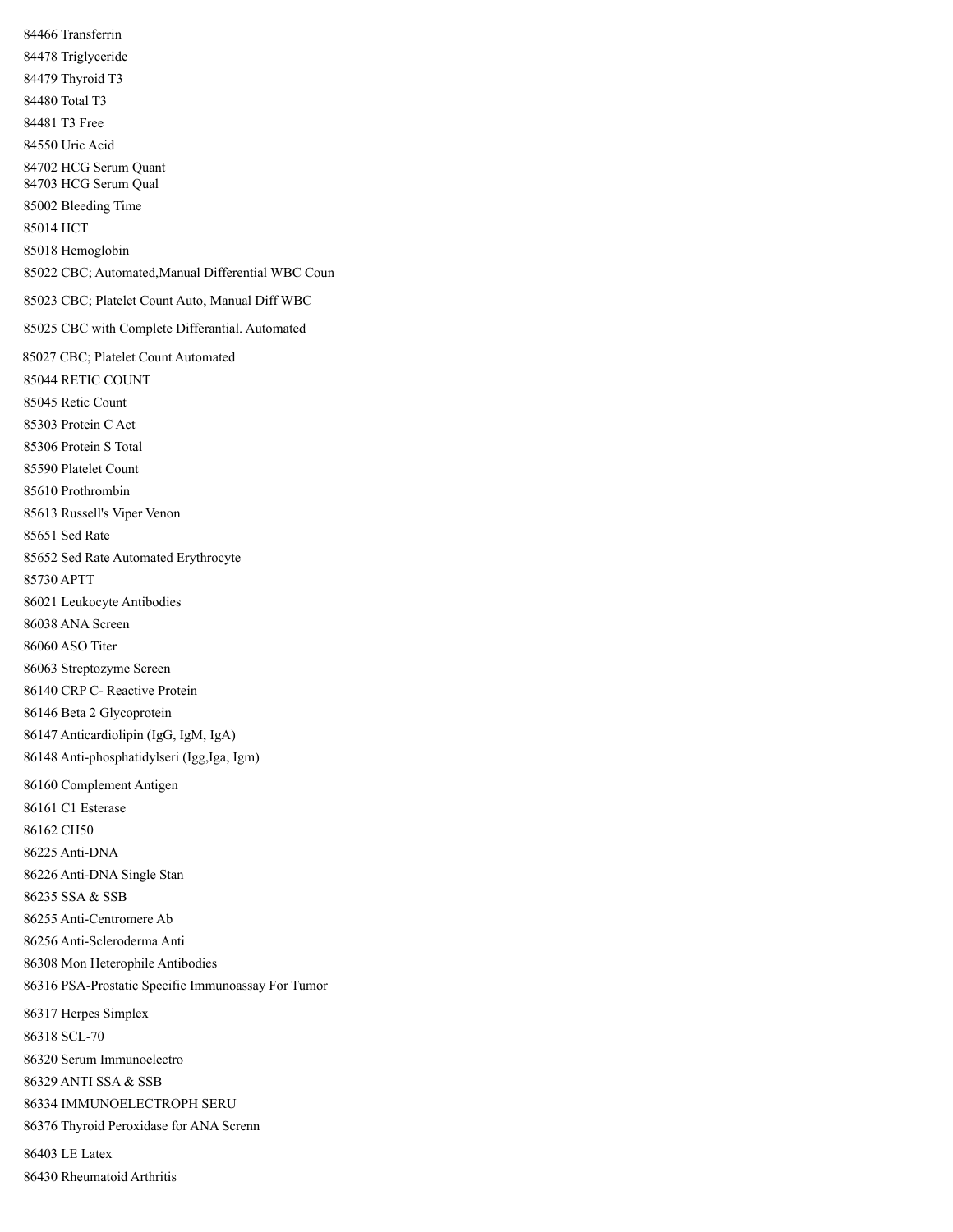Rheumatoid Factor For ANA Screen

 Tuberculosis Test Intradermal Syphilis Test RPR Quantitative RPR 86611IGG Bartonella,IGG 86611IGM Bartonella,IGM Lyme Antibodies Early Antigen Antibo Nuclear Antigen IGG EBV - IGG Antibody VCA 86665.1 EBV - IGm Antibody VCA Fungus,Unspec Hsv, Non Specific Hsv, Type 1 Hsv, Type II HIV-1 Antibody HIV 1 and 2 Antibody Mycoplasma Pneumonial Parvovirus IGM &IGG Rubeola (Measles) IgG, IgM FTA-ABS Herpes Zoster Thyroid Antibodies Hep C Titer HLAB-27 Coombs Test ABO ONLY RH TYPE Blood Culture for Bac Stool Culture for Bac Nose/Throat Culture Skin Culture Culture Aerobic Identify Urine Culture Colony Fungal Culture Fungal Culture(swab) Except Blood Culture,Immunologic Microbe Susceptible Enzyme Bacteria Suscept Mic Micro Stain Smear AFB Smear Micro Stain Smear Micro Wet Mount Koh For Fungus, Mites Herpes Culture Viral Culture Varicella Zoster Cult HSV Culture & Typing Hepatitis B Anitgen HIV 1 and 2 Antigen and Antibody Path consultation; first tissue block, with frozen section, single specimen

Hepatitis B Vaccine Pediatric/Adolescent